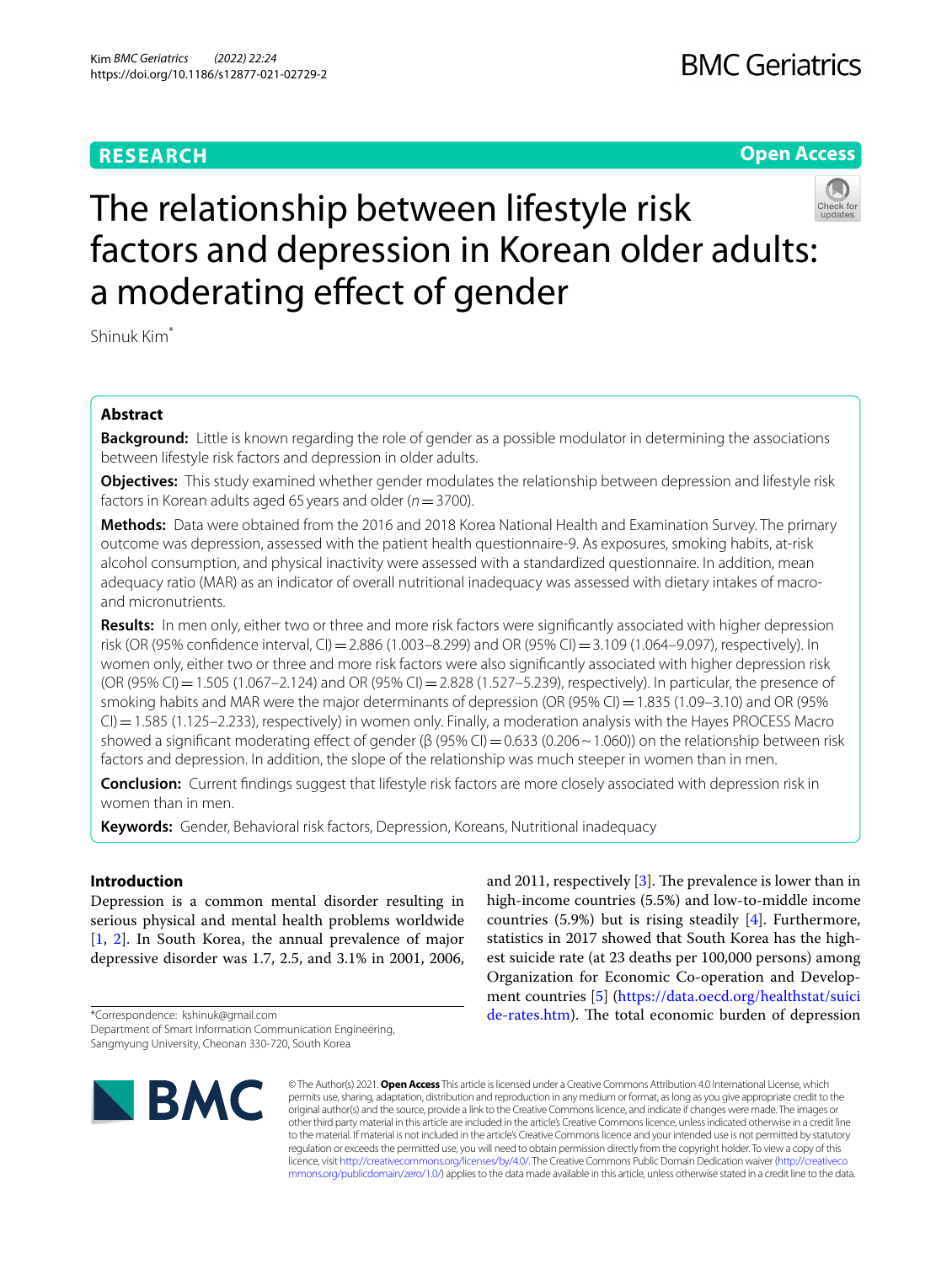was estimated to be 4049 million USD in 2005 [[6\]](#page-8-5). By 2012, this fgure had skyrocketed to 1.331 billion USD [\[7](#page-8-6)].

Etiologically, it is well established that depression is signifcantly associated with various lifestyle risk factors, including smoking [\[8\]](#page-8-7), heavy alcohol consumption [\[9](#page-8-8)], physical inactivity [\[10\]](#page-8-9), and unhealthy diet [\[11](#page-8-10)]. Depression is also associated with health conditions [[12–](#page-8-11)[14](#page-8-12)] and low socioeconomic status  $[15]$  $[15]$  $[15]$ . The relationships between lifestyle risk factors and the prevalence and incidence of depression have been also demonstrated in previous studies. For example, in a 7-year follow-up of the Komo-Ise cohort study, Tanaka et al. [\[16\]](#page-8-14) showed that heavy alcohol consumption and physical inactivity were associated with a higher prevalence of depression in Japanese men, and obesity, inadequate sleep, and smoking were associated with a higher prevalence of depression in Japanese women. In an international cohort study of patients with muscle sclerosis, Taylor et al. [\[17\]](#page-8-15) showed that healthy lifestyles, including moderate alcohol intake, being a non-smoker, diet quality, no meat or dairy intake, vitamin D supplementation, omega 3 supplement use, regular exercise, and meditation at baseline, were associated with lower incidences of depression.

Likewise, the fndings from previous studies showed the relationships of depression with lifestyle risk factors in Korean populations. Interesting enough, women are more likely to suffer from depression [[18](#page-8-16), [19](#page-8-17)] and have a higher prevalence of depression than men [[20\]](#page-8-18). Furthermore, an active or a passive healthy lifestyle compared to unhealthy lifestyle was associated with a lower risk of depressive symptoms in women, but such a relationship was not observed in men [[21\]](#page-8-19), implying that gender may play a role in determining the relationship between lifestyle risk factors and depression [\[22](#page-8-20)].

To the best of our knowledge, however, little is known regarding the moderating efect of gender on the relationships between lifestyle risk factors and depression in Korean populations. Therefore, we hypothesized that gender plays as a moderator in determining the relationship between modifable lifestyle risk factors, including smoking, alcohol consumption, physical inactivity, and nutritional inadequacy, and depression risk in Korean geriatric populations. This study investigates whether gender moderates the association between lifestyle risk factors and depression in Korean older adults.

# **Methods and materials**

# **Data source and study participants**

The data used in the current study was obtained from the six and seven Korea National Health and Examination Survey (KNHANES) in 2041, 2016, and 2018, a nationwide survey designed to assess health and nutritional status in the Korean population. Initially, we selected all participants aged 1year and older (*n*=23,692) of the KNHANES VI and VII. We then excluded participants aged 64years and younger (*n*=18,821). Among the remaining 4871 participants, Additionally, we excluded those without PHQ-9 data (*n*=662) and covariates and others (*n*=509). Consequently, the 3700 participants aged 65years and older who had all the parameters were included in final data analyses (Fig.  $1$ ). The Korea Centers for Disease Control and Prevention institutional review board reviewed and approved the KNHANES VII surveys (2018-01-03-P-A) in accordance with the Declaration of Helsinki. Informed consent forms were obtained from all the participants herein.

# **Patient health Questionnaire‑9 (PHQ‑9)**

The PHQ-9 is a self-reported version of the primary care evaluation of mental disorders (PRIME-MD) diagnostic instrument for major depressive disorders  $[23]$  $[23]$ . The Korean version of the PHQ-9 was downloaded from the PHQ website (<https://www.phqscreeners.com/>) and was used to match each of 9 items with criteria from the Diagnostic and Statistical Manual of Mental Disorders according to scores ranging from "0" (not at all) to "3" (nearly every day). Subjects were classifed based on the severity of depressive symptoms (none, 0; minimal, 1–4; mild, 5–9; moderate, 10–14; moderately severe, 15–19; or severe, 20–27) [[23\]](#page-8-21). In the current study, a PHQ-9 score of  $\geq$ 10 was defined as having major depressive disorders (MDD). The cutoff value of 10 for screening MDD using the Korean version of PHQ-9 was previously tested and validated [\[24](#page-8-22)].

#### **Lifestyle risk factors**

Lifestyle risk factors measured in the study, including current or past smoking, at-risk alcohol consumption, physical inactivity, and overall nutritional inadequacy, are modifable behaviors and exposures that can raise or lower a person's risk of diseases [\[25](#page-8-23)]. In addition, those lifestyle risk factors are the key components of the Healthy Promotion Programs by the Korea Ministry of Health and Welfare [\(https://www.khealth.or.kr/](https://www.khealth.or.kr/)) and associated with depression and/or depressive symptoms in Korean populations [\[26–](#page-8-24)[29\]](#page-8-25).

With regard to smoking, respondents were classifed as never smokers and past or current smokers. At-risk alcohol intake was defned as having seven or more (fve or more for women) glasses of alcohol per occasion per two or more times per week [[30\]](#page-8-26). Physical inactivity was defned as not participating in at least 150min of moderate physical activity (PA) per week or 75min of vigorous PA or a combination of moderate and vigorous PA ([https://www.who.int/news-room/fact-sheets/detail/](https://www.who.int/news-room/fact-sheets/detail/physical-activity) [physical-activity](https://www.who.int/news-room/fact-sheets/detail/physical-activity)).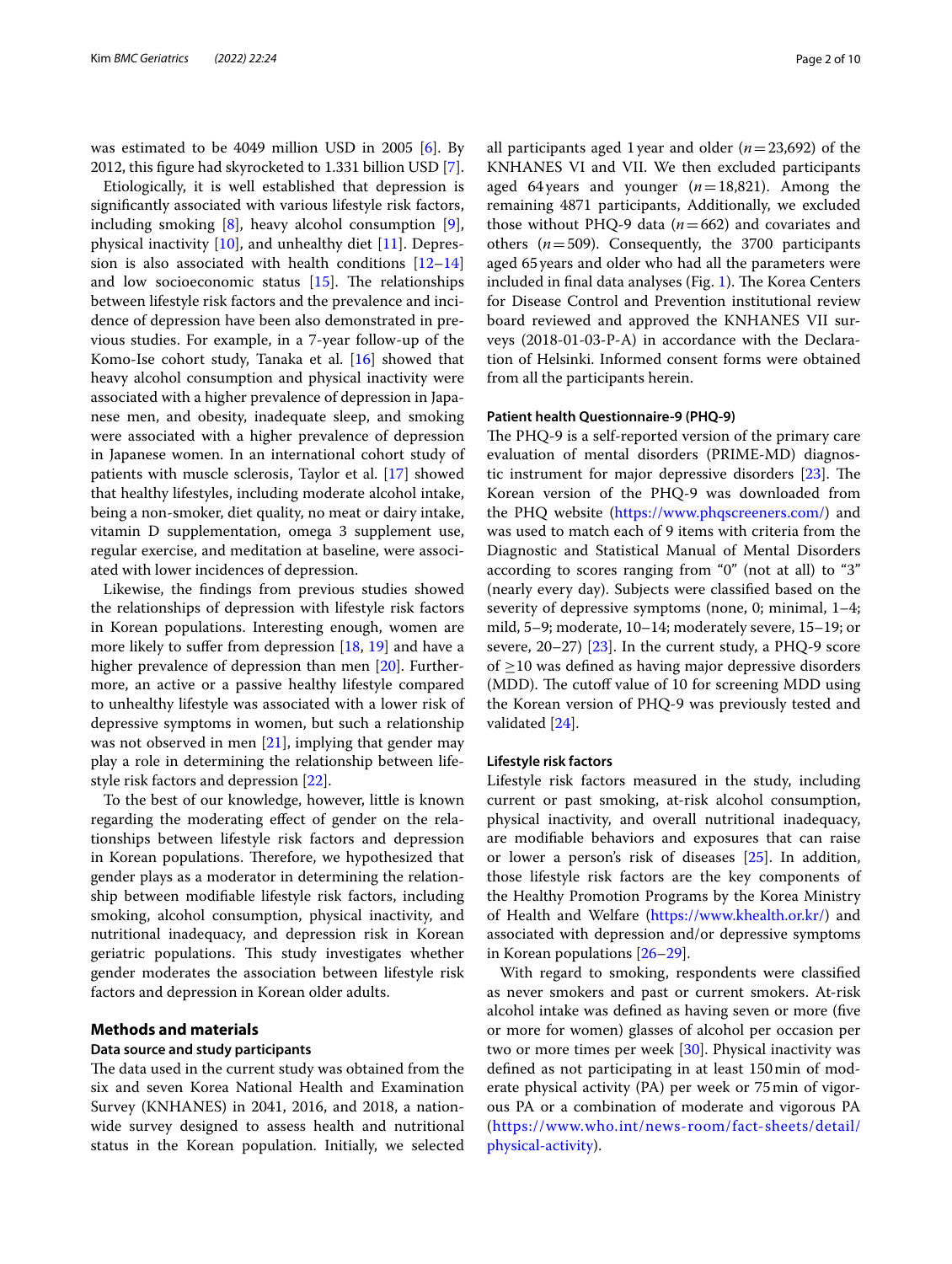

<span id="page-2-0"></span>With respect to overall nutritional inadequacy, dietary intake of macronutrients (i.e., carbohydrates, fats, and proteins) and micronutrients (i.e., vitamins A and C, thiamine, riboflavin, niacin, phosphorous, calcium, and iron) was assessed with a 24-h (h) recall method. Trained interviewers conducted computer-assisted personal interviews to assess all food items ingested during the previous 24h. Mean adequacy ratio (MAR), which represents a population's overall nutritional adequacy, was then calculated by using the following equation:  $MAR = (sum of NAR / number of nutrients) \times 100$ . The nutrient adequacy ratio (NAR) represents an individual's intake of a nutrient as a percentage of the age- and gender-specifc recommended dietary allowance (RDA) for that nutrient [\[31](#page-8-27)] accessed on 24 May 2021. For respondents, MAR was dichotomized as adequacy (100% and higher) or inadequacy (less than 100%) based on the ageand gender-specifc RDA for macro- and micronutrients. A score of 1 was given for each lifestyle risk factors. Number of lifestyle risk factors was defned as a total score of the risk factors.

# **Covariates**

The covariates used in this study were age (continuous), gender (categorical: male or female), body mass index

(quantitative), education (categorical: elementary school or lower, middle or high school, university or higher), income (quantitative), and marital status (categorical: yes or no). Body mass index (BMI) was calculated as weight divided by height squared ( $\text{kg/m}^2$ ).

#### **Statistics**

Normality of data distribution was confrmed with quantile-quantile (Q-Q) plotting, and the absence of multicollinearity was assessed by a variance of infation factor (VIF). Descriptive statistics between men and women in measured parameters were performed with Student's t-tests and chi-squared tests for continuous and categorical variables, respectively, and they are presented as mean $\pm$ standard deviations (SDs) and numbers (n) and percentages (%), respectively.

Multivariate logistic regression was performed to estimate odds ratios (ORs) and 95% confdence intervals (CI) of MDD with a PHQ-9 score of  $\geq 10$  (categorical) by lifestyle risk factors-based subgroups (categorical) before and after adjustments for the covariates. For the classifcation of lifestyle risk factors, 0 and 1 risk factors were collapsed and classified as  $\leq$  1 risk factor because of a small proportion of 0 risk factor (2.4% in total/1.9% in men and 2.9% in women). Likewise, 3 and 4 risk factors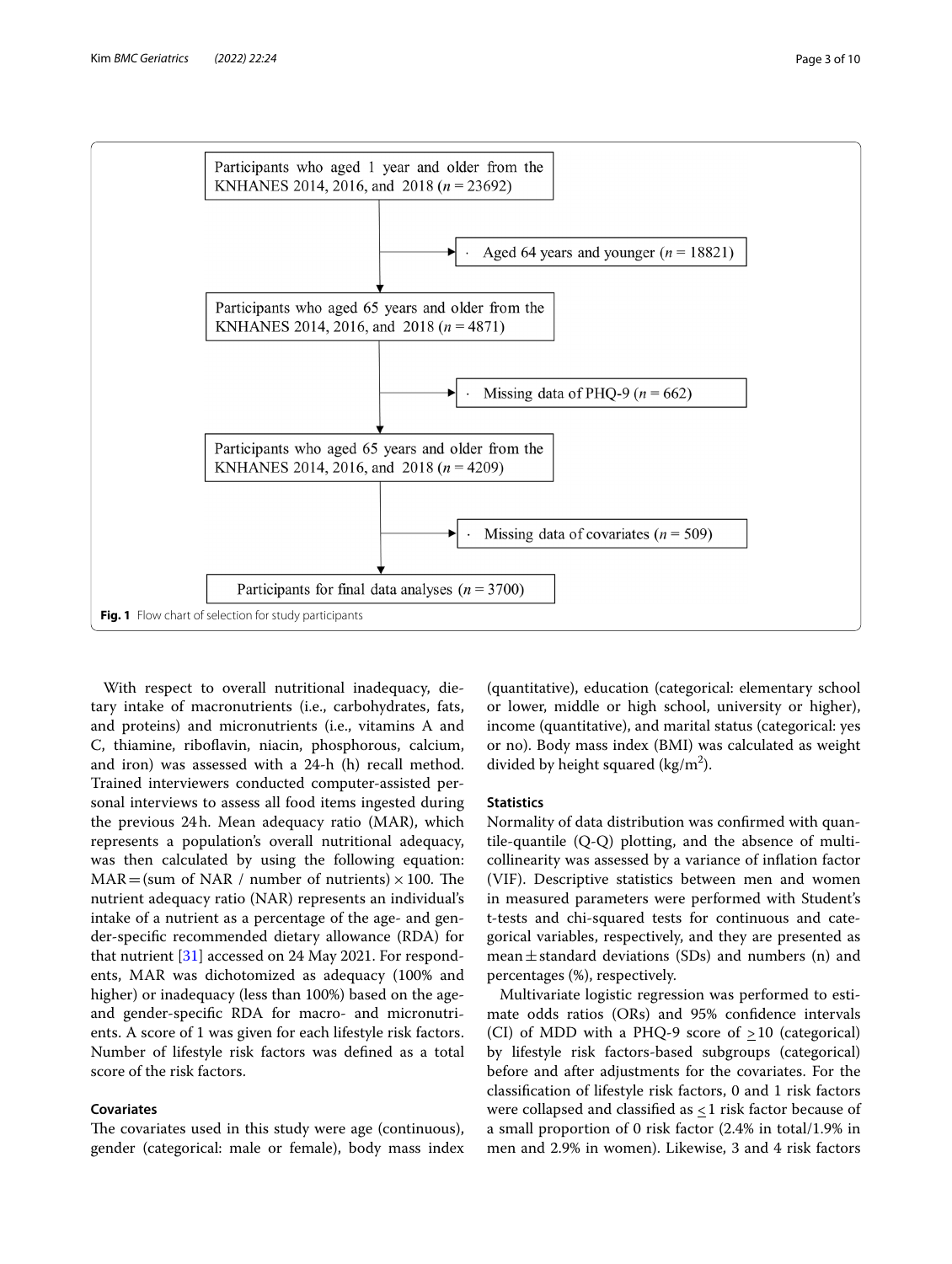were collapsed and classified as  $\geq$ 3 risk factors because the proportion of 4 risk factors was 1.7% in total (3.6% in men and 0.2% in women). Consequently, lifestyle risk factors-based subgroups were classified as  $\leq 1$  risk factor or 2 risk factors or  $\geq 3$  risk factors.

Finally, we examined the moderating efect (or the interaction efect) of gender (moderator, W) on the relationship between number of lifestyle risk factors (continuous,  $X$ ) and PHQ-9 score (continuous,  $Y$ ), as shown in Fig. [2](#page-3-0), with the Hayes PROCESS Macro using ordinary least squares (OLS) regression. For moderation analysis, gender was dummy coded (i.e.,  $0$  = male and  $1$  = female), and lifestyle risk factors and PHQ-9 scores were treated as continuous variables. After centering number of lifestyle risk factors and PHQ-9 score and computing the interaction (i.e.,  $X \times W$ ) term [[32\]](#page-8-28), the predictor and the interaction were entered into a simultaneous regression model. Age, alcohol consumption, sleeping time, body mass index, income, education level, marital status, residence area, and comorbidities were controlled in the model. The model was also tested with bias-corrected bootstrapping  $(n=5000)$  and 95% confidence intervals (CI). If a 95% bootstrapped CI does not include zero, it indicates the relationship is statistically signifcant. All other statistical significances were tested at  $p = 0.05$  by using statistical software PASW SPSS WIN 27.0 (SPSS Inc., Chicago, IL).

# **Results**

Table [1](#page-4-0) presents the descriptive statistics of the study participants. Men had lower BMI (*p*< 0.001) but had higher incomes  $(p < 0.001)$ , higher education levels (*p*< 0.001), and higher rates of past/current smoking (*p*< 0.001), at-risk alcohol consumption (*p*< 0.001), and physical inactivity (*p*< 0.001) than women. Men also had lower rates of overall nutritional inadequacy  $(p < 0.001)$ , lower PHQ-9 scores ( $p < 0.001$ ), lower prevalence of depression ( $p < 0.001$ ), and lower numbers of comorbidities ( $p < 0.001$ ) than women.

Table [2](#page-5-0) presents the associations between individual lifestyle risk factors and depression. In total, smoking was associated with greater odds of depression (OR (95% CI)=1.531 (0.986  $\sim$  2.316)). In addition, overall nutritional inadequacy was also associated with greater

odds of depression (OR  $(95\% \text{ CI}) = 1.559 \ (1.170 - 2.078))$ even after adjustments for age, gender, BMI, income, education, marital status, residence area, and number of comorbidities. Gender-specifc analysis showed that smoking was signifcantly associated with greater odds of depression among women (OR  $(95\% \text{ CI}) = 1.835$  $(1.09-3.10)$  but not among men  $(OR (95\%CI)=1.14$ (0.60–2.17)). Likewise, overall nutritional inadequacy was signifcantly associated with greater odds of depression among women (OR  $(95\% \text{ CI}) = 1.585 \ (1.125 - 2.233)$ ) but not among men (OR  $(95\% \text{ CI}) = 1.518 (0.897 - 2.570)$ ).

Table [3](#page-5-1) represents depression risk stratified by number of lifestyle risk factors. In total, two risk factors and three and more risk factors were signifcantly associated with increased depression risk (OR  $(95\% \text{ CI}) = 1.786$  $(1.308-2.440)$  and OR  $(95\% \text{ CI}) = 2.979 \ (1.903-4.632)$ , respectively) in comparison to one or zero risk factor  $(OR=1)$ . The increased ORs for two risk factors and three and more risk factors remained statistically signifcant (OR (95% CI) = 1.620 (1.174–2.236) and OR (95%  $CI$ )=2.341(1.473–3.719), respectively) even after adjustments for age, gender, BMI, income, education, marital status, residence area, and number of comorbidities. In men only, two risk factors and three and more risk factors were signifcantly associated with increased depression risk (OR (95% CI) = 3.446 (1.208–9.829) and OR (95%  $CI$ )=4.510 (1.580–12.875), respectively) in comparison to one or zero risk factor ( $OR=1$ ). The increased ORs for two risk factors and three and more risk factors remained statistically signifcant (OR (95% CI)=2.886 (1.003– 8.299) and OR (95% CI)=3.109 (1.064–9.097), respectively) even after adjustments for age, BMI, income, education, marital status, residence area, and number of comorbidities. In women only, two risk factors and three and more risk factors were signifcantly associated with increased depression risk (OR  $(95\% \text{ CI}) = 1.634 \text{ (}1.174 -$ 2.273) and OR  $(95\% \text{ CI}) = 3.363 \text{ (}1.842 - 6.139\text{),}$  respectively) in comparison to one or zero risk factor  $(OR=1)$ . The increased ORs for two risk factors and three and more risk factors remained statistically signifcant (OR  $(95\% \text{ CI}) = 1.505 \ (1.067 - 2.124)$  and OR  $(95\% \text{ CI}) = 2.828$ (1.527–5.239), respectively) even after adjustments for all the covariates.

<span id="page-3-0"></span>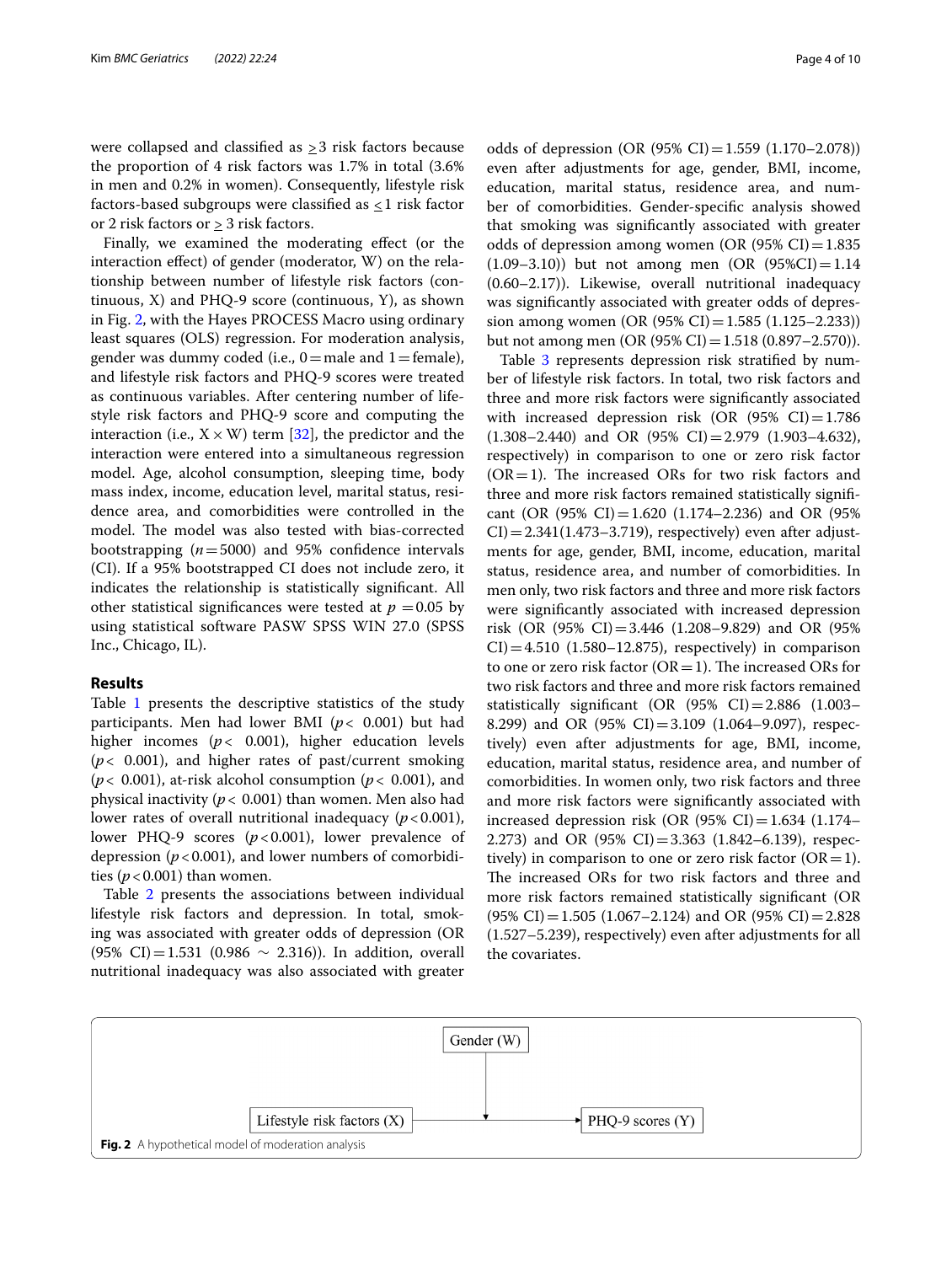# <span id="page-4-0"></span>**Table 1** Descriptive statistics of study participants

| Variable                                        | Men<br>$(n=1622)$ | Women<br>$(n=2078)$ | <b>Total</b><br>$(n=3700)$ | p value |
|-------------------------------------------------|-------------------|---------------------|----------------------------|---------|
| Age (years), mean (SD)                          | 72.5 (5.0)        | 72.5(5.0)           | 72.6 (5.0)                 | 0.356   |
| Body mass index (kg/m <sup>2</sup> ), mean (SD) | 23.7(2.9)         | 24.5(3.3)           | 24.1(3.1)                  | < 0.001 |
| Income (10,000 won/month), mean (SD)            | 243 (258)         | 202 (239)           | 220 (249)                  | < 0.001 |
| Education, n (%)                                |                   |                     |                            | < 0.001 |
| Lower than elementary                           | 515 (31.8)        | 1411 (67.9)         | 1926 (52.1)                |         |
| Middle/high                                     | 787 (45.8)        | 556 (26.8)          | 1343 (36.3)                |         |
| College or higher                               | 320 (19.7)        | 111(5.3)            | 431 (11.6)                 |         |
| Marital status, n (%)                           |                   |                     |                            | 0.788   |
| Unmarried                                       | 12(0.7)           | 18(0.8)             | 29(0.8)                    |         |
| Married                                         | 1610 (99.3)       | 2061 (99.2)         | 3671 (99,2)                |         |
| Past/current smoking, n (%)                     | 1279 (78.9)       | 108(5.2)            | 1387 (37.5)                | < 0.001 |
| At-risk alcohol consumption, n (%)              | 177 (10.9)        | 34(1.6)             | 211(5.7)                   | < 0.001 |
| Physical inactivity, n (%)                      | 1404 (41.7)       | 1963 (58.3)         | 3367 (91.0)                | < 0.001 |
| Nutritional inadequacy, n (%)                   | 803 (49.5)        | 1359 (65.4)         | 2162 (58.4)                | < 0.001 |
| <b>Dietary intakes</b>                          |                   |                     |                            |         |
| Caloric intake (kcal/day), mean (SD)            | 1956.7 (733.4)    | 1465.2 (587.9)      | 1680.6 (699.5)             | < 0.001 |
| CHO intake (g/day), mean (SD)                   | 328.1 (124.9)     | 266.2 (108.9)       | 293.3 (120.2)              | < 0.001 |
| Fat intake (g/day), mean (SD)                   | 31.2 (24.4)       | 22.4 (18.3)         | 26.3(21.7)                 | < 0.001 |
| Protein (g/day), mean (SD)                      | 65.0 (31.8)       | 47.1 (24.1)         | 54.9 (29.2)                | < 0.001 |
| Vitamin A (µgRAE/day), mean (SD)                | 340.5 (329.2)     | 268.6 (257.5)       | 299.8 (292.9)              | < 0.001 |
| Vitamin C (mg/day), mean (SD)                   | 74.4 (84.9)       | 65.7 (76.2)         | 69.5 (80.2)                | 0.001   |
| Thiamine (mg/day), mean (SD)                    | 1.5(0.8)          | 1.2(0.6)            | 1.3(0.7)                   | < 0.001 |
| Riboflavin (mg/day), mean (SD)                  | 1.3(0.8)          | 1.0(0.6)            | 1.1(0.7)                   | < 0.001 |
| Niacin (mg/day), mean (SD)                      | 13.2(7.0)         | 9.5(5.4)            | 11.1(6.4)                  | < 0.001 |
| Phosphorus (mg/day), mean (SD)                  | 1049.8 (470.0)    | 786.0 (378.9)       | 901.7 (441.1)              | < 0.001 |
| Calcium (mg/day), mean (SD)                     | 498.6 (341.6)     | 384.0 (276.8)       | 434.2 (312.1)              | < 0.001 |
| Iron (mg/day), mean (SD)                        | 14.7(10.3)        | 11.3(9.1)           | 12.8(9.8)                  | < 0.001 |
| PHQ-9 score, mean (SD)                          | 2.0(3.5)          | 3.4(4.6)            | 2.8(4.2)                   | < 0.001 |
| Depression, n (%)                               | 68 (4.2)          | 209 (10.1)          | 277(7.5)                   | < 0.001 |
| Number of comorbidities, n (%)                  |                   |                     |                            | < .0001 |
| $\mathbf 0$                                     | 380 (23.4)        | 268 (12.9)          | 648 (17.5)                 |         |
| 1                                               | 529 (32.6)        | 564 (27.1)          | 1093 (29.5)                |         |
| $\geq 2$                                        | 713 (44.0)        | 1246 (60.0)         | 1959 (52.9)                |         |

*PHQ* Patient Health Questionnaire

Table [4](#page-6-0) represents the moderating analysis of gender for the relationship between depression and lifestyle risk factors. There was a significant interaction between gender and risk factors on depression (β (95% CI)=0.480  $(0.173 \sim 0.787)$ ). The moderating effect of gender remained significant (β (95% CI) = 0.509 (0.204 ~ 0.814)) even after adjustments for the covariates. Since the interaction term  $(X \times W)$  in the model was significant, we wanted to probe the interaction to better interpret the moderating efect of gender on the relationship between lifestyle risk factors and PHQ-9 score. The slope of PHQ-9 score on lifestyle risk factors was much steeper in female gender than in male gender, as depicted in Fig. [3](#page-6-1).

### **Discussion**

This cross-sectional and population-based study examines gender diferences in the relationships between lifestyle risk factors (i.e., smoking habits, at-risk alcohol consumption, physical inactivity, and overall nutritional inadequacy) and depression in Korean older adults. Results show that regardless of gender, accumulation of lifestyle risk factors is signifcantly associated with depression. In addition, smoking and overall nutritional inadequacy are the major determinants of depression risk in women only. Novel to this study is that the slope of the relationship between the four risk factors and depression is much steeper in women than in men, implying that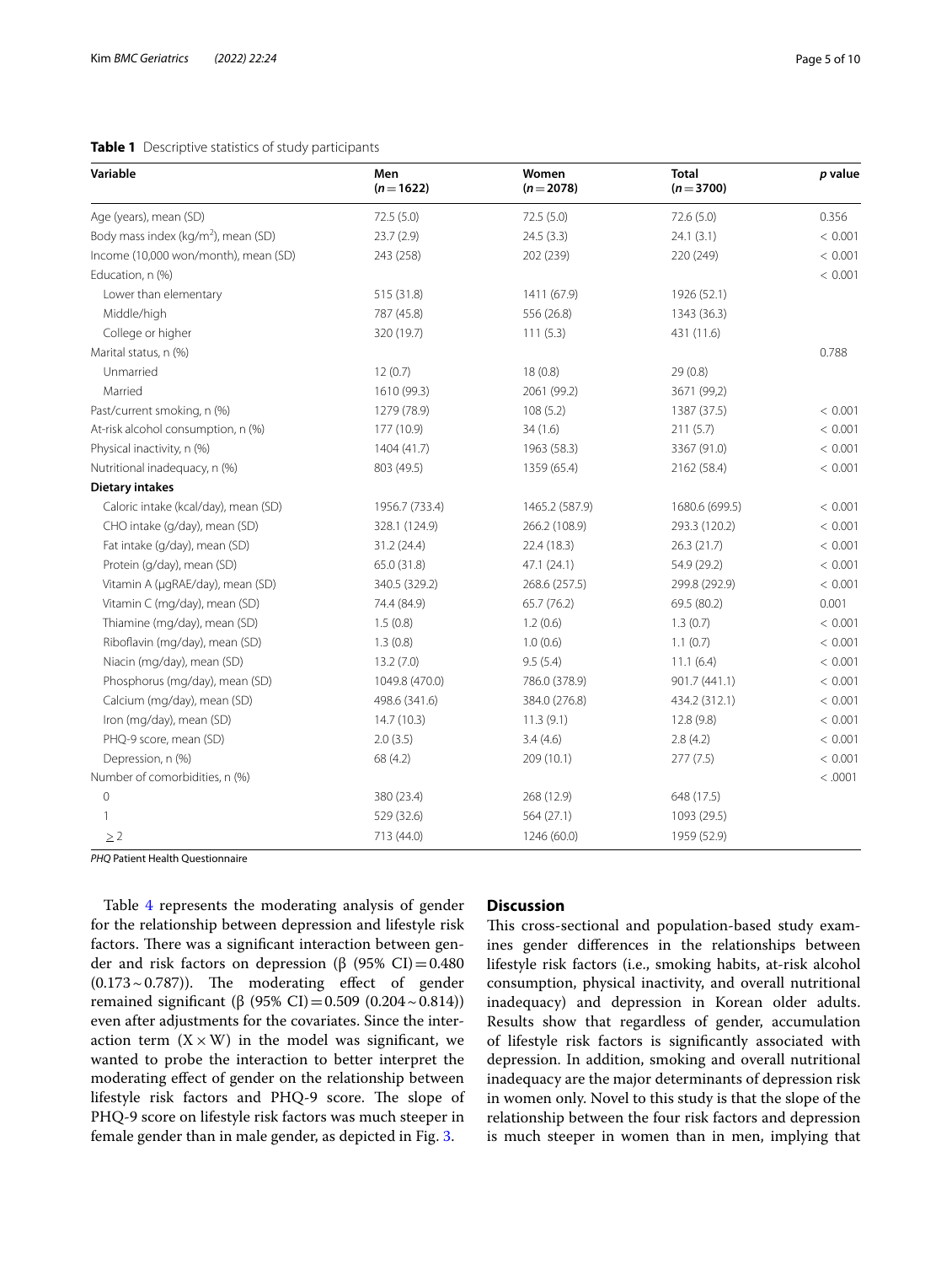| <b>Predictors</b>              | Model 1                |                                | Model 2                |         |  |
|--------------------------------|------------------------|--------------------------------|------------------------|---------|--|
|                                | OR (95% CI)            | p value                        | OR (95% CI)            | p value |  |
| Total                          |                        |                                |                        |         |  |
| Smoking                        | $0.597(0.454 - 0.786)$ | < 0.001<br>1.531 (0.986-2.316) |                        | 0.050   |  |
| At-risk alcohol intake         | $0.374(0.404 - 1.331)$ | 0.308                          | $1.151(0.617 - 2.147)$ |         |  |
| Physical inactivity            | 1.789 (1.050-3.048)    | 0.032                          | 1.194 (0.687-2.074)    | 0.529   |  |
| Nutritional inadequacy         | 2.010 (1.529-2.643)    | 0.001                          | 1.559 (1.170-2.078)    | 0.002   |  |
| Men only-                      |                        |                                |                        |         |  |
| Smoking                        | 1.263 (0.669-2.384)    | 0.471                          | 1.141 (0.599-2.172)    | 0.688   |  |
| At-risk alcohol intake         | 1.258 (0.613-2.584)    |                                | 1.453 (0.693-3.049)    | 0.323   |  |
| Physical inactivity            | 2.555 (0.921-7.089)    | 0.072<br>1.851 (0.652-5.252)   |                        | 0.247   |  |
| Nutritional inadequacy         | 1.920 (1.156-3.189)    | 0.012                          | 1.518 (0.897-2.570)    | 0.120   |  |
| Women only                     |                        |                                |                        |         |  |
| Smoking<br>2.000 (1.192-3.355) |                        | 0.009                          | 1.835 (1.085-3.104)    | 0.024   |  |
| At-risk alcohol intake         | $0.863(0.262 - 2.849)$ |                                | $0.775(0.232 - 2.593)$ | 0.679   |  |
| Physical inactivity            | 1.061 (0.560-2.009)    |                                | $0.933(0.483 - 1.802)$ | 0.837   |  |
| Nutritional inadequacy         | 1.723 (1.239-2.396)    |                                | 1.585 (1.125 - 2.233)  | 0.009   |  |

<span id="page-5-0"></span>**Table 2** Odds ratios (ORs) and 95% confdence intervals (CIs) of depression according to individual lifestyle risk factors

Model 1: unadjusted

Model 2: adjusted for age (and gender for total), body mass index, income, education level, marital status, residence area, and number of comorbidities

<span id="page-5-1"></span>**Table 3** Odds ratios (ORs) and 95% confdence intervals (CIs) of depression according to lifestyle risk factors-based subgroups

| <b>Predictors Model 1</b> |                                                       |       | Model 2                    |         |  |
|---------------------------|-------------------------------------------------------|-------|----------------------------|---------|--|
|                           | OR (95% CI)                                           |       | <i>p</i> value OR (95% CI) | p value |  |
|                           | Classification of lifestyle risk factors (total)      |       |                            |         |  |
| $\leq$ 1                  | $1$ (ref)                                             |       | $1$ (ref)                  |         |  |
| 2                         | $1.786(1.308 - 2.440) < 0.001$                        |       | 1.620 (1.174-2.236)        | 0.003   |  |
| > 3                       | $2.979(1.903 - 4.632) < 0.001$                        |       | 2.341 (1.473-3.719)        | 0.001   |  |
|                           | Classification of lifestyle risk factors (men only)   |       |                            |         |  |
| $\leq$ 1                  | $1$ (ref)                                             |       | $1$ (ref)                  |         |  |
| $\mathcal{P}$             | 3.446 (1.208-9.829)                                   | 0.021 | 2.886 (1.003-8.299)        | 0.049   |  |
| > 3                       | 4.510 (1.580-<br>12.875)                              | 0.005 | 3.109 (1.064-9.097)        | 0.038   |  |
|                           | Classification of lifestyle risk factors (women only) |       |                            |         |  |
| $\leq$ 1                  | $1$ (ref)                                             |       | $1$ (ref)                  |         |  |
| $\mathcal{L}$             | 1.634 (1.174–2.273)                                   | 0.004 | $1.505(1.067 - 2.124)$     | 0.020   |  |
| $\geq$ 3                  | $3.363(1.842 - 6.139) < 0.001$                        |       | 2.828 (1.527-5.239)        | 0.001   |  |
|                           |                                                       |       |                            |         |  |

Model 1: unadjusted

Model 2: adjusted for age (and gender for total), body mass index, income, education level, marital status, residence area, and number of comorbidities. Lifestyle risk factors include smoking, at-risk alcohol consumption, physical inactivity, and overall nutritional inadequacy

women might be more vulnerable to depression associated with lifestyle risk factors.

The findings of the current study are in line with findings from previous studies. For example, in a population-based study involving 3300 Chinese adults (1973 women) aged 35–74years, Cui et al. [\[33\]](#page-8-29) examined the associations between health conditions, lifestyle factors, and depression. That study finds that diabetes (both prediabetes and previously diagnosed diabetes) and physical activity were independent determinants of depression among male participants, while waist circumference was an independent determinant of depression among female participants. In a study comprised of 665 Japanese adults (347 women) aged 65 years and older, Katsumata et al. [[34\]](#page-8-30) examined the relative contributions of four risk domains including demographic characteristics, health and disability, stress, and social networks for depression and found that stress was the major risk domain for men, while health and disability status were the major risk domains for women. Chang et al. [[35\]](#page-8-31) examined the relationships between lifestyle risk factors and depressive symptoms in 1020 Taiwanese community-dwelling older adults and found that regular exercise and the regular consumption of vegetables were associated with a lower risk of depressive symptoms in men, while regular exercise was signifcantly associated with low depressive symptoms in women.

Gender diferences in depression and/or depressive symptoms have been found in Korean populations. For example, Jang et al. [\[36\]](#page-8-32) examined gender diferences in depressive symptoms in a sample of 230 older Korean-American immigrants and found a signifcant interaction between gender and chronic conditions on depressive symptoms. Specifcally, women with chronic conditions had a higher prevalence of depressive symptoms. Roh et al. [[37\]](#page-8-33) examined the relationship of depression and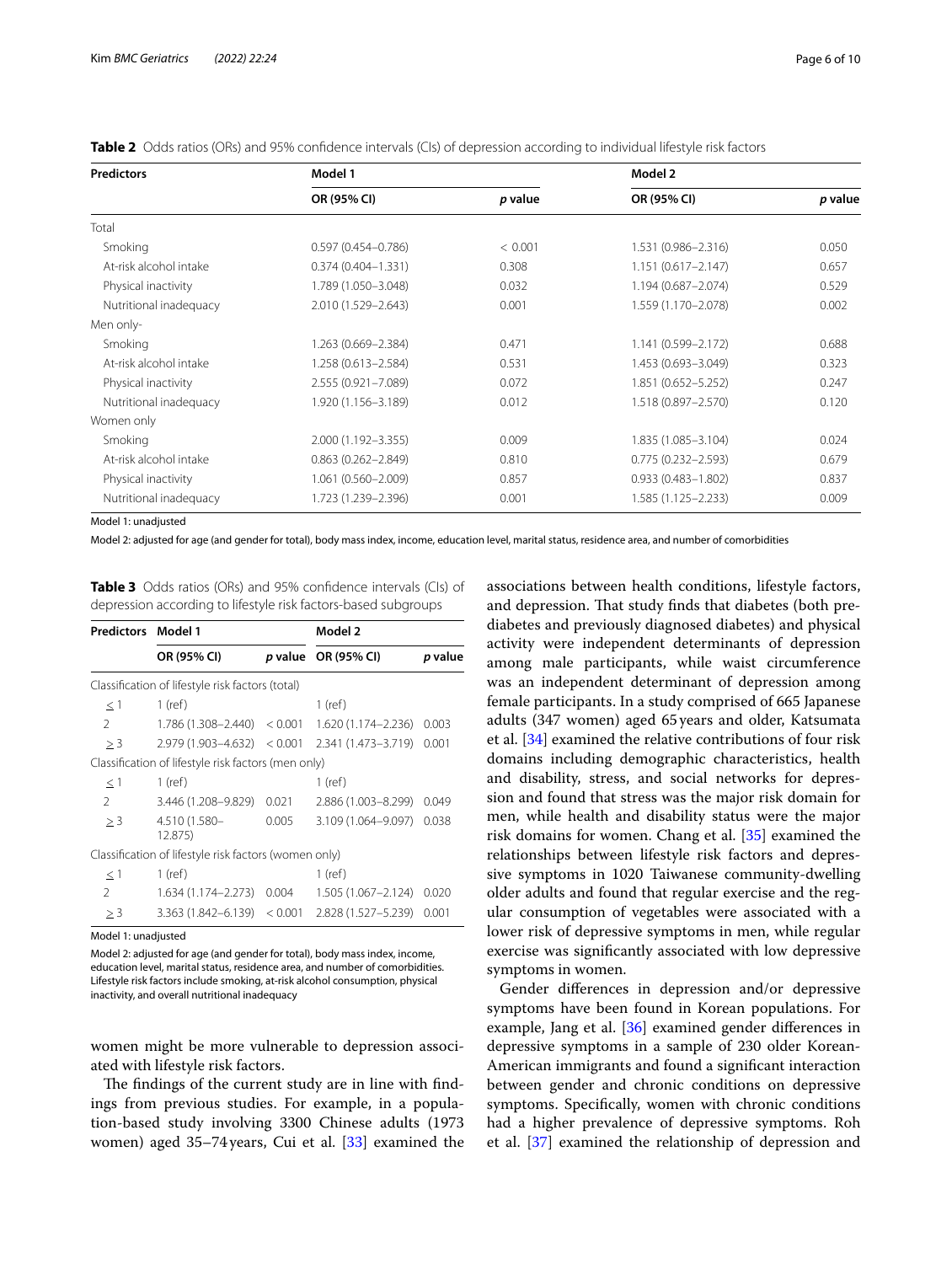| <b>Predictors</b> | Unstandardized<br>coefficients                                       | <b>SE</b> | L        | р       | 95% CI   |       |
|-------------------|----------------------------------------------------------------------|-----------|----------|---------|----------|-------|
|                   |                                                                      |           |          |         | Lower    | Upper |
|                   | Model 1 ( $R^2$ = 0.039, F <sub>(3, 3696)</sub> = 49.958, p < 0.001) |           |          |         |          |       |
| LRF               | $-0.218$                                                             | 0.245     | $-0.889$ | 0.374   | $-0.697$ | 0.262 |
| Gender            | 1.616                                                                | 0.143     | 11.32    | < 0.001 | 1.336    | 1.896 |
| Interaction       | 0.480                                                                | 0.157     | 3.067    | 0.002   | 0.173    | 0.787 |
|                   | Model 2 ( $R^2$ = 0.062, F <sub>(9.3690)</sub> = 24.372, p < 0.001)  |           |          |         |          |       |
| LRF               | $-0.345$                                                             | 0244      | $-1.417$ | 0.157   | $-0.822$ | 1.133 |
| Gender            | 1.373                                                                | 0.165     | 8.781    | < 0.001 | 1.067    | 1.680 |
| Interaction       | 0.509                                                                | 0.156     | 3.272    | 0.011   | 0.204    | 0.814 |

<span id="page-6-0"></span>**Table 4** Relationship of PHQ-9 score with lifestyle risk factors: a moderating effect of gender

*LRF* Lifestyle risk factors, *PHQ* Patient healthcare question

#### Model 1: unadjusted

Model 2: adjusted for age, alcohol consumption, sleeping time, body mass index, income, education level, marital status, residence area, and comorbidities Unstandardized coefficients represent the slope of the line between the predictor variable (i.e., lifestyle risk factors, gender, and lifestyle risk factors by gender) and the dependent variable (PHQ-9 score)



<span id="page-6-1"></span>cognitive impairment with the risk of falling in 7150 Korean older adults (4147 women) who submitted complete responses to a three-year follow-up in the Living Profles of Older People Survey in Korea, fnding that depression was more closely associated with the risk of falling in men than in women. In a population-based study involving 7554 Korean adults aged 45–74 years

(60% women), Lee et al.  $[38]$  $[38]$  examined the relationship between depressive symptoms and carotid atherosclerosis. That research shows that women with depressive symptoms were more vulnerable to the risk of carotid atherosclerosis than women without depressive symptoms, with no such relationship observed in men. By conducting a secondary analysis of data (1938 men and 2404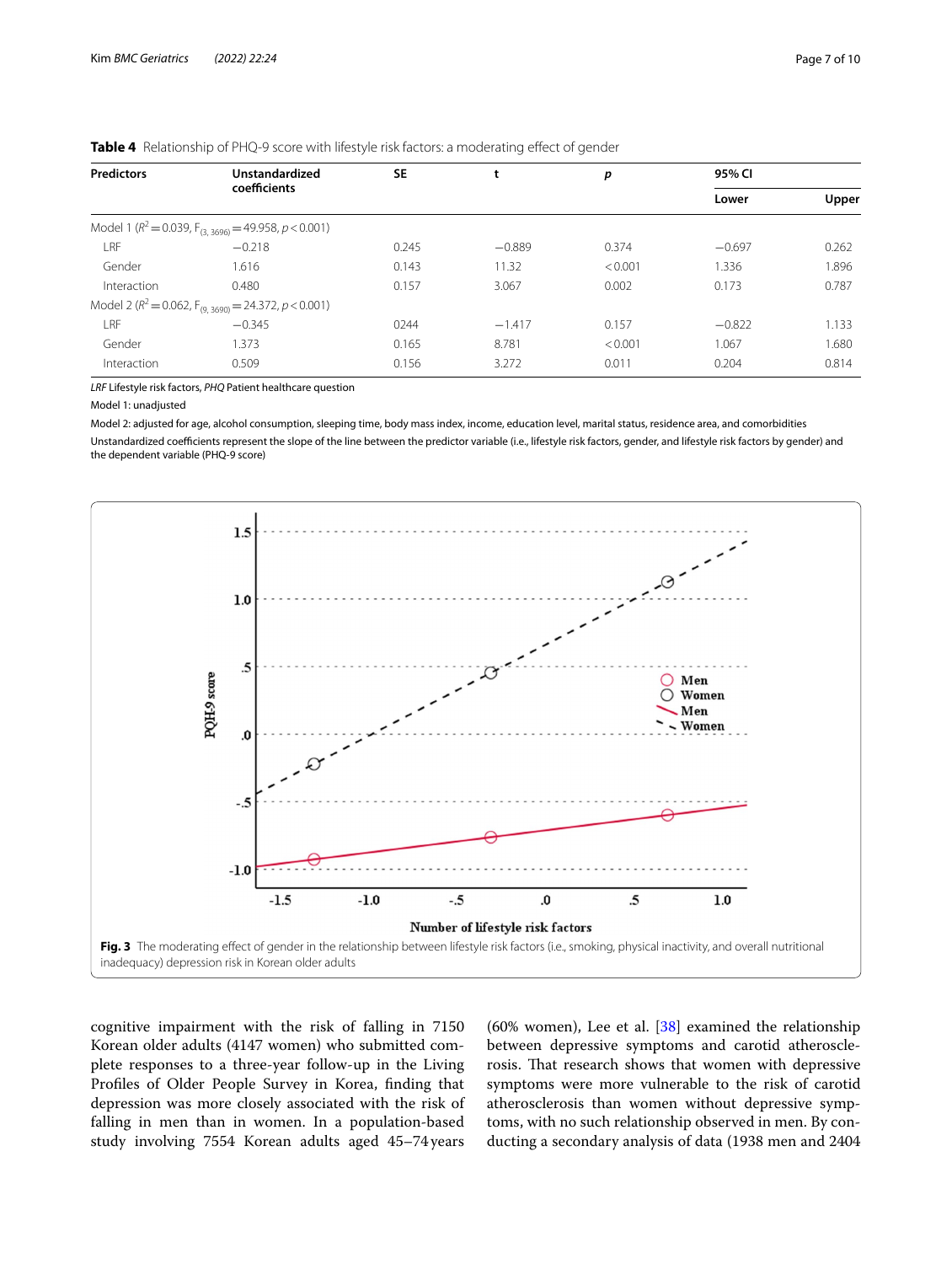women aged 40years) obtained from the 2010–2014 Korean National Health and Nutrition Examination Survey, Ra and Kim [\[39](#page-9-0)] showed that depression was signifcantly associated with greater waist circumference and higher triglycerides in women but not in men. By analyzing data ( $n = 5103$ ) obtained from the seventh Korea National Health and Nutrition Examination Survey 2018, Lee and Kim [[40\]](#page-9-1) showed that dietary habits such as skipping lunch, practicing a meal frequency of two times per day, and practicing a lunch frequency of 3-4times per week were signifcant predictors of depression risk in women. These findings imply that unhealthy dietary patterns are a potential contributor to gender diferences in the relationship between lifestyle risk factors and depression. Considering the cross-sectional nature of previous studies including the current one, however, gender diference in the relationship should be further tested and confrmed in a cause-and-efect manner in a well-designed longitudinal cohort study.

Several explanations can be given for the gender differences observed in the current study. First, the high odds of women to depression associated with lifestyle risk factors may refect health consequences of the loss or reduction of antidepressant efects of estrogen due to menopause [[41\]](#page-9-2), female-specific reproductive events (i.e., perimenstrual changes, pregnancy, postpartum periods, and menopause [\[42](#page-9-3)], and women-specifc risk variants in the genetic architecture of depression [[43](#page-9-4)]. Second, unhealthy eating behaviors in women may lead to overall nutritional inadequacy, potentially contributing to increased depression risk [\[44](#page-9-5)]. However, a bidirectional relationship between dietary behaviors and depression is also possible; depressed persons are likely to have unhealthy dietary patterns, resulting in undernutrition and/or malnutrition [\[45\]](#page-9-6). Caution is necessary in interpreting directionality in the relationship between overall nutritional inadequacy and depression observed herein. Third, health inequity associated with low socioeconomic status (SES) and demographic factors may also contribute to the higher susceptibility of women to chronic illness and to mental illness [\[15](#page-8-13)]. Lastly, Smoking may play as another mediator in determining the relationship between lifestyle risk factors and depression. By analyzing data from the participants aged 91years and older (*n* =31,814) of the 2008–2012 Korean National Health and Nutrition Examination Survey (KNHANES), Kim et al. [[46](#page-9-7)] showed that current female smokers were more likely to have a depressive episode, suicidal ideation and attempts, and psychiatric counselling compared to current male smokers. Consequently, it cannot be ruled out the possibility that gender diference in the relationship may refect gender-specifc smoking rate and its relationship with mental health. Taken together, although the exact mechanisms underlying the gender diferences observed in the current study are unclear, it is likely that the abovementioned factors (either singularly or accumulatively) may be intertwined.

This study has some limitations. First, although the PHQ-9 score-based assessment of MDD was previously tested and validated in Korean elderly populations [[24\]](#page-8-22), the instrument is a subjective screening test and not cover all depression criteria, especially functional impairment. Therefore, an additional item of assessing depression-specifc functional impairments should be supplemented so that making type II error or false negative can be minimized in a future study. Second, the cross-sectional nature of the study limits any cause-andeffect explanation for the current findings. Third, a bidirectional relationship between depression and lifestyle risk factors seems possible. That is, accumulation of lifestyle risk factors may contribute to increased depression risk, and vice versa, and this remains to be further investigated in a future study. Fourth, it is possible that the modulating efects of gender on the relationship between lifestyle risk factors and depression difer by certain confounders such as age and socioeconomic status, and this remains to be further addressed in a future research. Lastly, the data used in the current study was obtained on the basis of binary gender categories so that we could not address any non-binary gender efect(s) on the study outcomes.

Despite limitations, this study also has strengths. First, it is a population-based study with a relatively high response rate and large sample size. Second, to the best of our knowledge, this study is the frst to report that lifestyle risk factors may play a role for gender diference in the prevalence of depression.

#### **Conclusion**

This population-based study finds that 1) lifestyle risk factors, especially smoking and overall nutritional inadequacy, are signifcantly associated with depression risk in women but not in men and 2) the slope of the relationship between the risk factors and depression is much steeper in women than in men, implying the importance of implementing gender-specifc interventions for at-risk populations.

#### **Acknowledgments**

Not applicable.

#### **Author's contributions**

SK involved in the conception and study design and contributed to data collection, data analysis and interpretation, preparation of the manuscript. SK reviewed and approved the fnal manuscript.

#### **Funding**

Not applicable.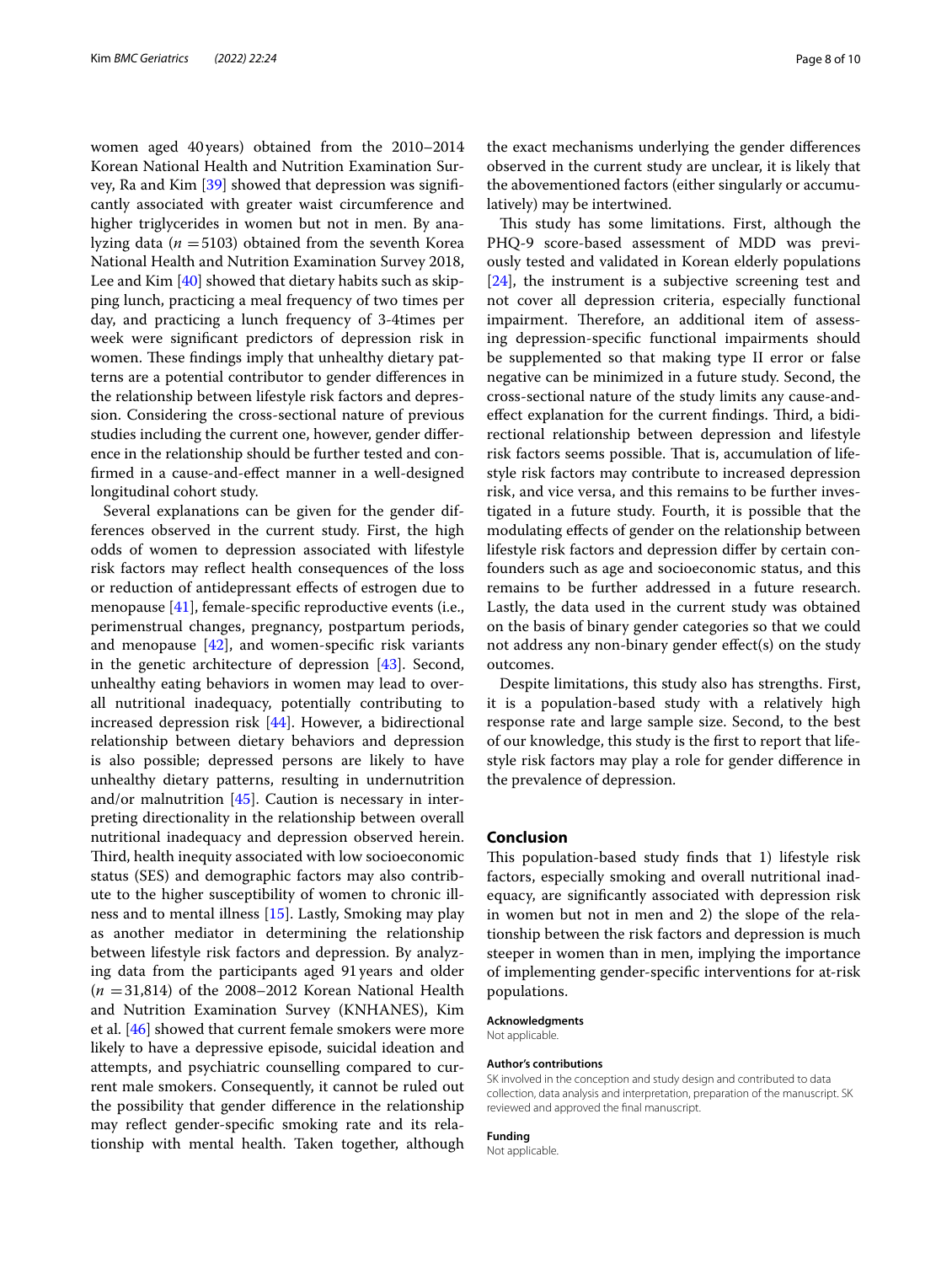#### **Availability of data and materials**

The datasets used and/or analysed during the current study are available from the corresponding author on reasonable request.

# **Declarations**

#### **Ethics approval and consent to participate**

The Korea Centers for Disease Control and Prevention institutional review board reviewed and approved the KNHANES VII surveys (2018-01-03-P-A) in accordance with the Declaration of Helsinki. Informed consent form was obtained prior to data collection.

#### **Consent for publication**

Not applicable.

#### **Competing interests**

The authors declare no confict of interest.

Received: 24 July 2021 Accepted: 16 December 2021 Published online: 05 January 2022

#### **References**

- <span id="page-8-0"></span>Ge T, Fan J, Yang W, Cui R, Li B. Leptin in depression: a potential therapeutic target. Cell Death Dis. 2018;9:1096.
- <span id="page-8-1"></span>Ren X, Yu S, Dong W, Yin P, Xu X, Zhou M. Burden of depression in China, 1990-2017: fndings from the global burden of disease study 2017. J Afect Disord. 2020;268:95–101.
- <span id="page-8-2"></span>3. Kim GE, Jo MW, Shin YW. Increased prevalence of depression in South Korea from 2002 to 2013. Sci Rep. 2020;10:16979.
- <span id="page-8-3"></span>4. Bromet E, Andrade LH, Hwang I, Sampson NA, Alonso J, de Girolamo G, et al. Cross-national epidemiology of DSM-IV major depressive episode. BMC Med. 2011;9:90.
- <span id="page-8-4"></span>5. Lee SU, Park JI, Lee S, Oh IH, Choi JM, Oh CM. Changing trends in suicide rates in South Korea from 1993 to 2016: a descriptive study. BMJ Open. 2018;8:e023144.
- <span id="page-8-5"></span>6. Chang SM, Hong JP, Cho MJ. Economic burden of depression in South Korea. Soc Psychiatry Psychiatr Epidemiol. 2012;47:683–9.
- <span id="page-8-6"></span>7. Shin D, Kim NW, Kim MJ, Rhee SJ, Park CHK, Kim H, et al. Cost analysis of depression using the national insurance system in South Korea: a comparison of depression and treatment-resistant depression. BMC Health Serv Res. 2020;20:286.
- <span id="page-8-7"></span>8. He Q, Yang L, Shi S, Gao J, Tao M, Zhang K, et al. Smoking and major depressive disorder in Chinese women. PLoS One. 2014;9:e106287.
- <span id="page-8-8"></span>9. Manninen L, Poikolainen K, Vartiainen E, Laatikainen T. Heavy drinking occasions and depression. Alcohol Alcohol. 2006;41:293–9.
- <span id="page-8-9"></span>10. Meng X, D'Arcy C. The projected efect of increasing physical activity on reducing the prevalence of common mental disorders among Canadian men and women: a national population-based community study. Prev Med. 2013;56:59–63.
- <span id="page-8-10"></span>11. Khosravi M, Sotoudeh G, Majdzadeh R, Nejati S, Darabi S, Raisi F, et al. Healthy and unhealthy dietary patterns are related to depression: a casecontrol study. Psychiatry Investig. 2015;12:434–42.
- <span id="page-8-11"></span>12. Sandoval Garrido FA, Tamiya N, Lloyd-Sherlock P, Noguchi H. Relation of depression with health behaviors and social conditions of dependent community-dwelling older persons in the republic of Chile. Int Psychogeriatr. 2016;28:2029–43.
- 13. Clayborne ZM, Colman I. Associations between depression and health behaviour change: fndings from 8 cycles of the Canadian community health survey. Can J Psychiatr. 2019;64:30–8.
- <span id="page-8-12"></span>14. Nguyen HA, Anderson CAM, Miracle CM, Rifkin DE. The association between depression, perceived health status, and quality of life among individuals with chronic kidney disease: an analysis of the national health and nutrition examination survey 2011-2012. Nephron. 2017;136:127–35.
- <span id="page-8-13"></span>15. Freeman A, Tyrovolas S, Koyanagi A, Chatterji S, Leonardi M, Ayuso-Mateos JL, et al. The role of socio-economic status in depression: results from the COURAGE (aging survey in Europe). BMC Public Health. 2016;16:1098.
- <span id="page-8-14"></span>16. Tanaka H, Sasazawa Y, Suzuki S, Nakazawa M, Koyama H. Health status and lifestyle factors as predictors of depression in middle-aged and elderly Japanese adults: a seven-year follow-up of the Komo-Ise cohort study. BMC Psychiatry. 2011;11:20.
- <span id="page-8-15"></span>17. Taylor KL, Simpson S Jr, Jelinek GA, Neate SL, De Livera AM, Brown CR, et al. Longitudinal associations of modifable lifestyle factors with positive depression-screen over 2.5-years in an international cohort of people living with multiple sclerosis. Front. Psychiatry. 2018;9:526.
- <span id="page-8-16"></span>18. Albert PR. Why is depression more prevalent in women? J Psychiatry Neurosci. 2015;40:219–21.
- <span id="page-8-17"></span>19. Young MA, Fogg LF, Scheftner WA, Keller MB, Fawcett JA. Sex diferences in the lifetime prevalence of depression: does varying the diagnostic criteria reduce the female/male ratio? J Afect Disord. 1990;18:187–92.
- <span id="page-8-18"></span>20. Roh S, Lee SU, Soh M, Ryu V, Kim H, Jang JW, et al. Mental health services and R&D in South Korea. Int J Ment Heal Syst. 2016;10:45.
- <span id="page-8-19"></span>21. Park Y, Kim S. Gender diferences in healthy lifestyle clusters and their relationship with depressive symptoms among middle-aged and older adults in Korea. Korean J Health Educ Promot. 2016;33(1):1–12.
- <span id="page-8-20"></span>22. Oh DH, Kim SA, Lee HY, Seo JY, Choi BY, Nam JH. Prevalence and correlates of depressive symptoms in Korean adults: results of a 2009 Korean community health survey. J Korean Med Sci. 2013;28:128–35.
- <span id="page-8-21"></span>23. Kroenke K, Spitzer RL, Williams JB. The PHQ-9: validity of a brief depression severity measure. J Gen Intern Med. 2001;16:606–13.
- <span id="page-8-22"></span>24. Lee S, Huh Y, Kim J, Hang C. Finding optimal cut off points of the Korean version of the patient health questionnaire-9 (PHQ-9) for screening depressive disorders. Mood Emot. 2014;12:32–6.
- <span id="page-8-23"></span>25. Ng R, Sutradhar R, Yao Z, Wodchis WP, Rosella LC. Smoking, drinking, diet and physical activity-modifable lifestyle risk factors and their associations with age to frst chronic disease. Int J Epidemiol. 2020;49:113–30.
- <span id="page-8-24"></span>26. Jang BN, Lee HJ, Joo JH, Park EC, Jang SI. Association between health behaviours and depression: fndings from a national cross-sectional study in South Korea. BMC Psychiatry. 2020;20:238.
- 27. Cho Y, Lee JK, Kim DH, Park JH, Choi M, et al. Factors associated with quality of life in patients with depression: a nationwide population-based study. PLoS One. 2019;14:e0219455.
- 28. Cho J, Jin Y, Kang H. Weight status, physical activity, and depression in Korean older adults. J Epidemiol. 2018;28:292–9.
- <span id="page-8-25"></span>29. Song J, Koh T, Park O, Kwon D, Kang S, Kwak K, et al. Association between depression and cardiovascular disease risk in general population of Korea: results from the Korea National Health and nutrition examination survey, 2016. Ann Occup Environ Med. 2019;31:e10.
- <span id="page-8-26"></span>30. Shin C, Kim Y, Park S, Yoon S, Ko YH, Kim YK, et al. Prevalence and associated factors of depression in general population of Korea: results from the Korea national health and nutrition examination survey, 2014. J Korean Med Sci. 2017;32:1861–9.
- <span id="page-8-27"></span>31. Project I: Data 4Diets:Buliding Blocks for Diet-related Food Security Analysis. Tufs Univerity, Boston, MA, 2018. [inddex.nutrition.tufts.edu](http://inddex.nutrition.tufts.edu)/data 4diets. accessed July 10, 2021.
- <span id="page-8-28"></span>32. Aiken LS, West SG. Multiple regression: testing and interpreting interactions: Sage Publications, Inc.; 1991.
- <span id="page-8-29"></span>33. Cui N, Cui J, Xu X, Aslam B, Bai L, Li D, et al. Health conditions, lifestyle factors and depression in adults in Qingdao, China: a cross-sectional study. Front Psychiatry. 2021;12:508810.
- <span id="page-8-30"></span>34. Katsumata Y, Arai A, Ishida K, Tomimori M, Denda K, Tamashiro H. Gender diferences in the contributions of risk factors to depressive symptoms among the elderly persons dwelling in a community, Japan. Int J Geriatr Psychiatry. 2005;20:1084–9.
- <span id="page-8-31"></span>35. Chang S-H, Chen M-C, Chien N-H, Lin T-Y, Chang Y-Y. Gender diferences in the relationship of lifestyle and depressive symptoms among Taiwanese older people. Collegian. 2016;23:249–55.
- <span id="page-8-32"></span>36. Jang Y, Kim G, Chiriboga DA. Gender diferences in depressive symptoms among older Korean American immigrants. Soc Work Public Health. 2011;26:96–109.
- <span id="page-8-33"></span>37. Roh HW, Lee DE, Lee Y, Son SJ, Hong CH. Gender diferences in the efect of depression and cognitive impairment on risk of falls among community-dwelling older adults. J Afect Disord. 2021;282:504–10.
- <span id="page-8-34"></span>38. Lee Y-H, Shin M-H, Choi J-S, Nam H-S, Jeong S-K, Park K-S, et al. Gender diferences in the association between depressive symptoms and carotid atherosclerosis among middle-aged and older Koreans: the namwon study. J Korean Med Sci. 2014;29:1507–13.